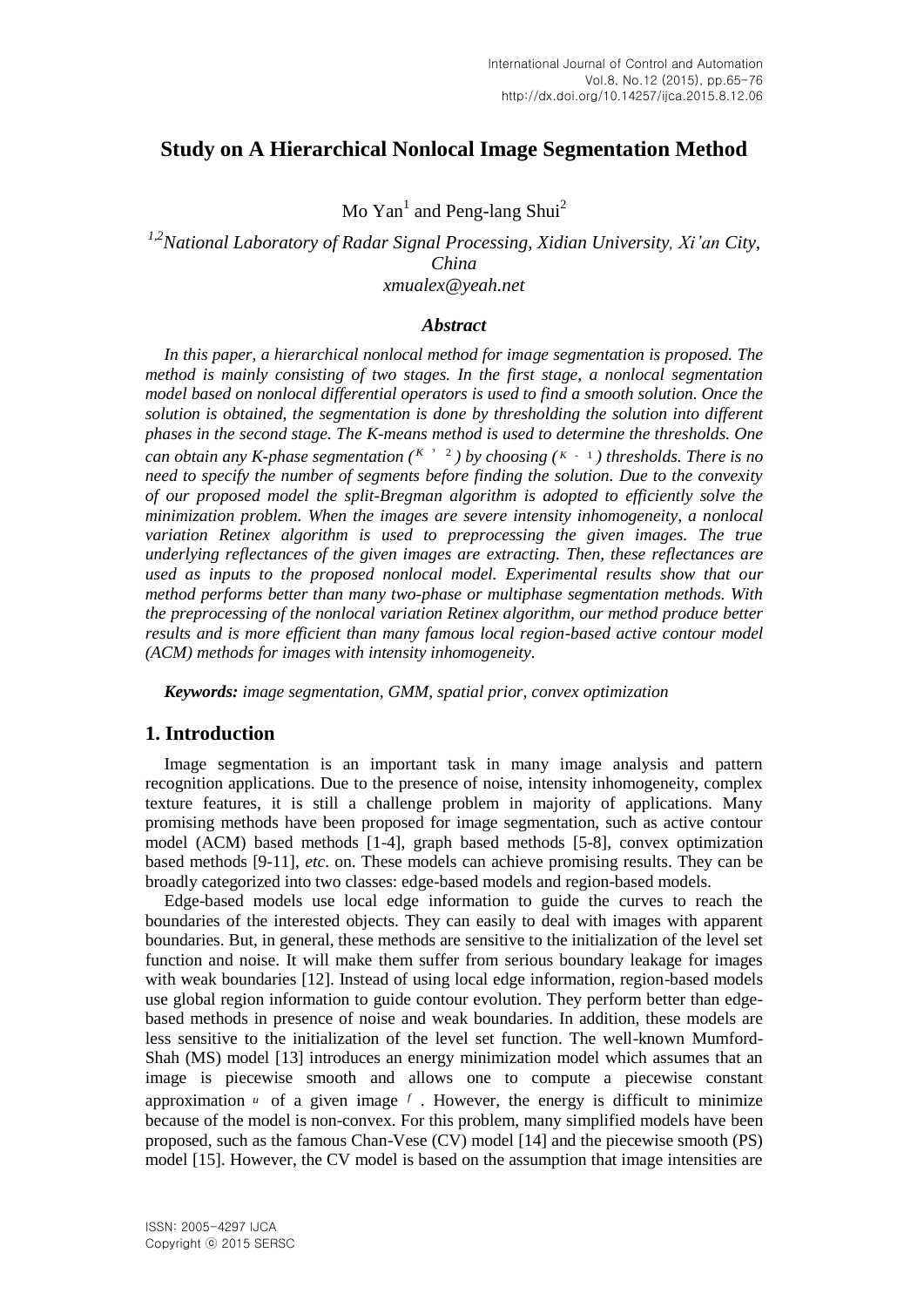statistically homogeneous in each region. Thus, it is not suitable for image with intensity inhomogeneity. On the other hand, although the PS model has certain capability of handling intensity inhomogeneity, the computational cost is rather expensive and suffers from other difficulties.

Recently, some local region-based ACMs have been proposed to overcome the difficulty caused by intensity inhomogeneity such as the region-scalable fitting (RSF) model [16-17], the local Gaussian distribution fitting (LGDF) model [18] and the local image fitting (LIF) model [19]. The local intensity information has been incorporated into these models. It makes them more accurate and efficient for images with intensity inhomogeneity. The RSF model is to some extent sensitive to the initialization. The LGDF improve RSF model by including RSF model and CV model as a special case. But how to balance the weights between the two models is a little cumbersome in practice. The LIF model is also based on RSF model. However, all the methods use standard gradient descent to evolve the equation which requires the small time step thus makes them very time-consuming. In addition, all these models are based on two-phase segmentation model and it is not easy to extend to multiphase segmentation which limits theirs practical applications.

Recently, in [20], the authors proposed a novel two-stage image segmentation method based on a convex variant of the MS model. In the first stage, a smooth solution  $u$  is obtained by minimizing the energy functional. In the second stage, by threshold the smooth solution  $\mu$ , one can get the multiphase segmentation. Because of the convexity of the model, it has a unique solution that is independent of initializations. The model can be solved by using global convex optimization techniques such as split-Bregman [21]. Thus, it performs very fast. Another advantage is the model can compute only once without specify the region number before get the solution. In fact, the idea of the model is just based on image restoration model. It has great flexibility and efficiency for multiphase segmentation. The model use standard total variation (TV) regularization term to smooth the observed images. Because it is work with local image information, it works well on smooth images but not textures or intensity inhomogeneity. Many papers have been recently introduced on image denoising by using spatially nonlocal (NL) information [22- 24]. These models produce excellent results compared with standard models. The nonlocal information can help keep fine structures and small textures from over smoothing.

Intensity inhomogeneity often occurs in real images and it is often caused by illumination variations in real-world images. This can often lead to incorrect segmentation. Retinex theory was first described in 1971 by Edwin H. Land. The word "Retinex" is come from "Retina" and "Cortex" which is attempt to explain a combination of processes taking place in the retina and cortex. Retinex improves visual rendering of an image when lighting conditions are not good. Due to its capability of adaptively coping with illumination those varies spatially, it received particular attention in computer vision [25-26]. In 1974, Horn [27] proposed a mathematical model about observed image *I* which can be written as,

$$
I(x, y) = R(x, y)B(x, y)
$$
\n<sup>(1)</sup>

Where  $R$  is the underlying reflectance,  $B$  is the illumination. By taking the logarithm, we can obtain an additive equation about illumination and reflectance:

$$
i(x, y) = r(x, y) + b(x, y) \tag{2}
$$

Where  $i = \log(I)$ ,  $r = \log(R)$ ,  $b = \log(B)$ .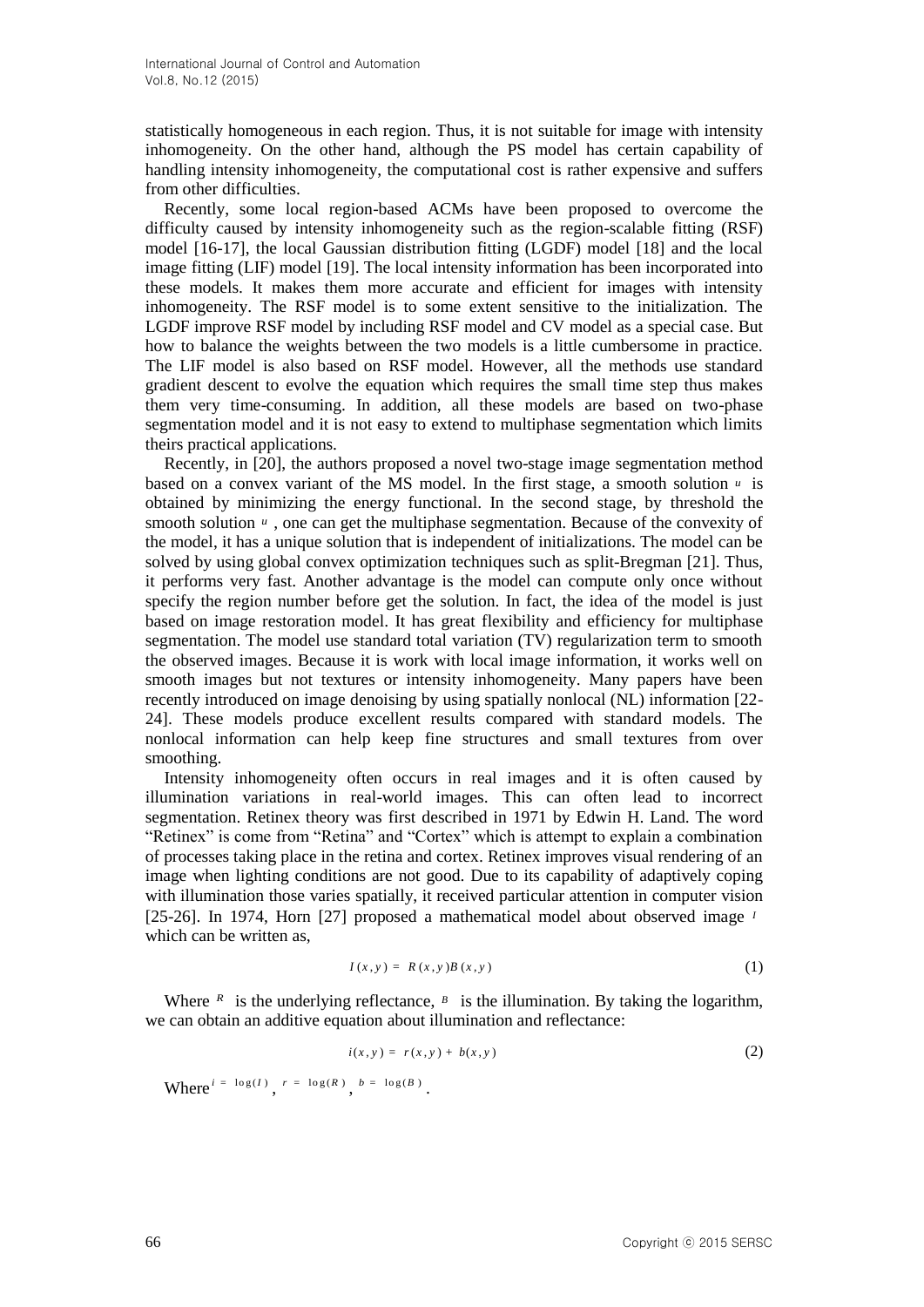

**Figure 1. (A) Given Image (B) Reflectance (C) Given Image (D) Reflectance**

The impact of illumination is shown in Figure 1 (These results are produced by [28]'s algorithm). In Figure 1 (a) and (c) are given images with intensity inhomogeneity, (c) and (d) are reflectance obtained from (a) and (c) respectively. From Figure 1 we can see that the reflectance of the given images reduce the impact of illumination and more homogeneity than origin images.

In this paper, we use the nonlocal variation Retinex algorithm which is proposed in [28] to get the true underlying reflectance from the input images when the given images are severe intensity in homogeneity. Then, we use our proposed nonlocal segmentation model to get the smooth solution. The model incorporates nonlocal differential operators into two-stage segmentation model in [20]. In the last, we use K-means [29] method to determine the thresholds and help finish the segmentation.

The rest of the paper is organized as follows. In Section2, we briefly review the twostage segmentation model in [20]. In Section 3, we recall some definitions from nonlocal differential operators and its application to nonlocal variation Retinex algorithm. In Section 4, we introduce our proposed model and numerical implementation. In Section 5 we provide the results to verify the effectiveness of our method. In Section 6, we conclude this paper.

## **2. Two-Stage Segmentation Model**

In [20] a novel segmentation model is proposed. The model is based on the idea of MS model [13]. It is consisting of two-stage image processing procedure. In the first stage, a minimization problem need to be solve to get smooth solution  $u$ . Let  $W^{\dagger}R^2$  be a bounded open connected set,  $c$  is a contour that segments the regions. Let  $S = \text{inside}(C)$ ,

$$
c = \P s \text{ , the energy functional proposed in [13] is as follow:}
$$
\n
$$
E(s, u_1, u_2) = \frac{l}{2} \delta_{s/c} (f - u_1)^2 dx + \frac{m}{2} \delta_{s/c} |\tilde{N} u_1|^2 dx + \frac{l}{2} \delta_{w/s} (f - u_2)^2 dx + \frac{m}{2} \delta_{w/s} |\tilde{N} u_2|^2 dx + \text{Per}(S) \quad (3)
$$

Where  $u_1$  and  $u_2$  are define on  $S \setminus C$  and  $W \setminus S$  respectively,  $P \text{er}(\cdot)$  denotes the perimeter of s. The authors in [20] proved that the global minimize of (theorem 3) with

fixed <sup>u<sub>1</sub></sup> and <sup>u<sub>2</sub></sup> can be found by carrying out the minimization (theorem 4):  
\n
$$
\min_{\substack{m \text{ in } \mathbb{I}^{\frac{1}{2}} \\ 0, \, u \neq 1}} \frac{1}{\rho_w} |\tilde{N} u| dx + \frac{1}{2} \rho_w \left\{ l (f - u_1)^2 + m |\tilde{N} u_1|^2 - l (f - u_2)^2 - m |\tilde{N} u_2|^2 \right\} u(x) dx \frac{\tilde{N}}{\tilde{N}}
$$
\n(4)

And setting  $S = \{x : u(x)^{3} \mid r\}$  for a.e  $r \in [0, 1]$ . Since  $m(C) = 0$ , where  $m(\lambda)$  is the lebesgue measure, then  $\dot{\sigma}_c \left| \tilde{N} u \right|^2 dx = 0$ . Thus, there is

$$
\delta_{w,c} |\tilde{N} u|^2 dx = \delta_w |\tilde{N} u|^2 dx \qquad (5)
$$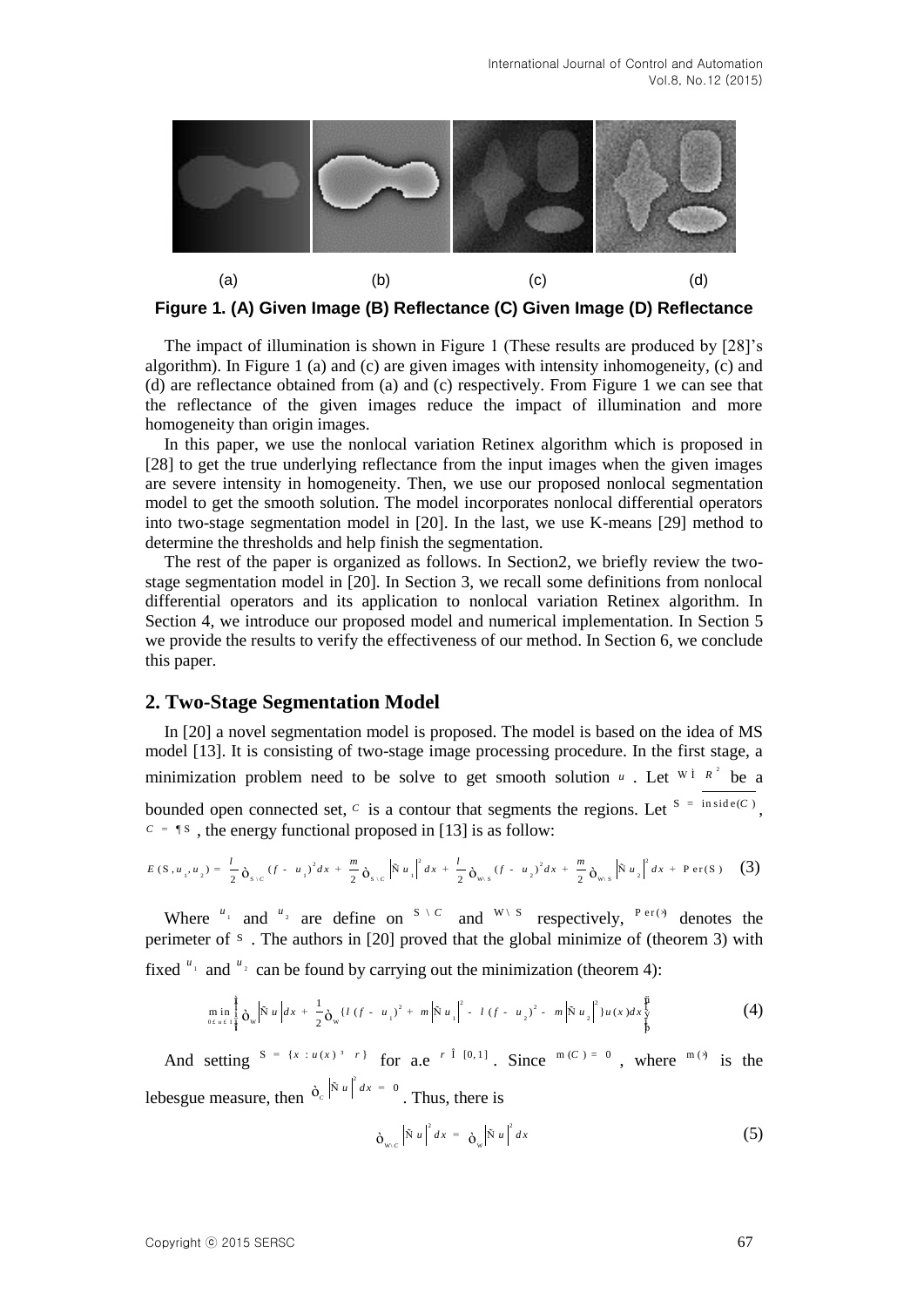Combine (4) and (5), the segmentation model can be written as:

$$
\inf_{u \perp w^{1.2}(w)} E(u) = \inf_{u \perp w^{1.2}(w)} \{\frac{l}{2} \delta_w (f - u)^2 dx + \frac{m}{2} \delta_w |\tilde{N} u|^2 dx + \delta_w |\tilde{N} u| dx\}
$$
(6)

After *u* is obtained, [20] proposed several ways to determine thresholds. One can determine the thresholds by experiments to try all kinds of *r* to get the best result. Another way is to use clustering techniques such as K-means method to choose the thresholds automatically. Let  $^{m_1, m_2, L}$   $^{m_M}$  be the center of each cluster, and without loss of generality, let  $^{m_1 t m_2 t L t m_m}$ . Then, the  $^{M-1}$  thresholds are:

$$
r_{i} = \frac{m_{1} + m_{2}}{2}, \quad i = 1, 2, K, M - 1
$$
 (7)

Note that if one wants to change the region number M, there is no need to recompute the (6). One can just to renew threshold the solution to finish the segmentation.

## **3. Nonlocal Differential Operators and Nonlocal Variation Retinex**

#### **3.1. Nonlocal Differential Operators**

In this section, we present some notation of the nonlocal differential operators. These definitions are introduced in [22, 23, 28] for image processing applications. Let  $W^{\dagger} R^2$ , let  $x \in W$ , and let be  $u(x)$  a real function  $u: W \otimes R$ . The nonlocal gradient  $\sum_{n=1}^{N} u \cdot W \otimes W'$  w is defined as the vector of all partial derivatives  $\int_{0}^{\tilde{N}_{w}u(x,\theta)}$  at x such that

$$
\tilde{\mathbf{N}}_{w}u(x,y) = (u(y) - u(x))\sqrt{w(x,y)} \qquad \text{`` } y \text{ } \hat{\mathbf{I}} \text{ } \mathbf{W}
$$
 (7)

For some non-negative weights  $^{w(x,y):W' \cdot W \cdot \mathbb{R}}$ .

The associate divergence of a vetor  $\mathbf{v} : \mathbf{W} \in \mathbb{R}$  is defined as the standard adjoin operator by:

$$
\langle \tilde{\mathbf{N}}_{w} u, \mathbf{v} \rangle = - \langle u, \operatorname{div}_{w} \mathbf{v} \rangle \qquad u : \mathbf{W} \otimes R, \mathbf{v} : \mathbf{W}' \mathbf{W} \otimes R
$$
 (8)

Then, the expression for the divergence is:

$$
(\text{div}_{w} \mathbf{v})(x) = \partial_{w} \sqrt{w(x,y)v(x,y)} - \sqrt{w(y,x)v(y,x)} dy
$$
 (9)

The nonlocal Laplacian,  $D_{\mu}^{u}$  : W  $\otimes$  W is defined as:

$$
(\mathbf{D}_{w}u)(x) = (\text{div}_{w}(\tilde{\mathbf{N}}_{w}u))(x) = \mathbf{\hat{\rho}}_{w}(w(x,y) + w(y,x))(u(y) - u(x))dy
$$
\n(10)

Let  $^{w_s(x,y)}$  be a symmetric weighting function, the expression of divergence and Laplacian can be simplified as:

$$
(\operatorname{div}_{w_x} \mathbf{v})(x) = \partial_w \sqrt{w_x(x, y)} (v(x, y) - v(y, x)) dy \tag{11}
$$

$$
(\mathbf{D}_{w_{y}}u)(x) = (\text{div}_{w_{y}}(\tilde{\mathbf{N}}_{w_{y}}u))(x) = 2\mathbf{\hat{O}}_{w}w_{y}(x,y)(u(y) - u(x))dy
$$
\n(12)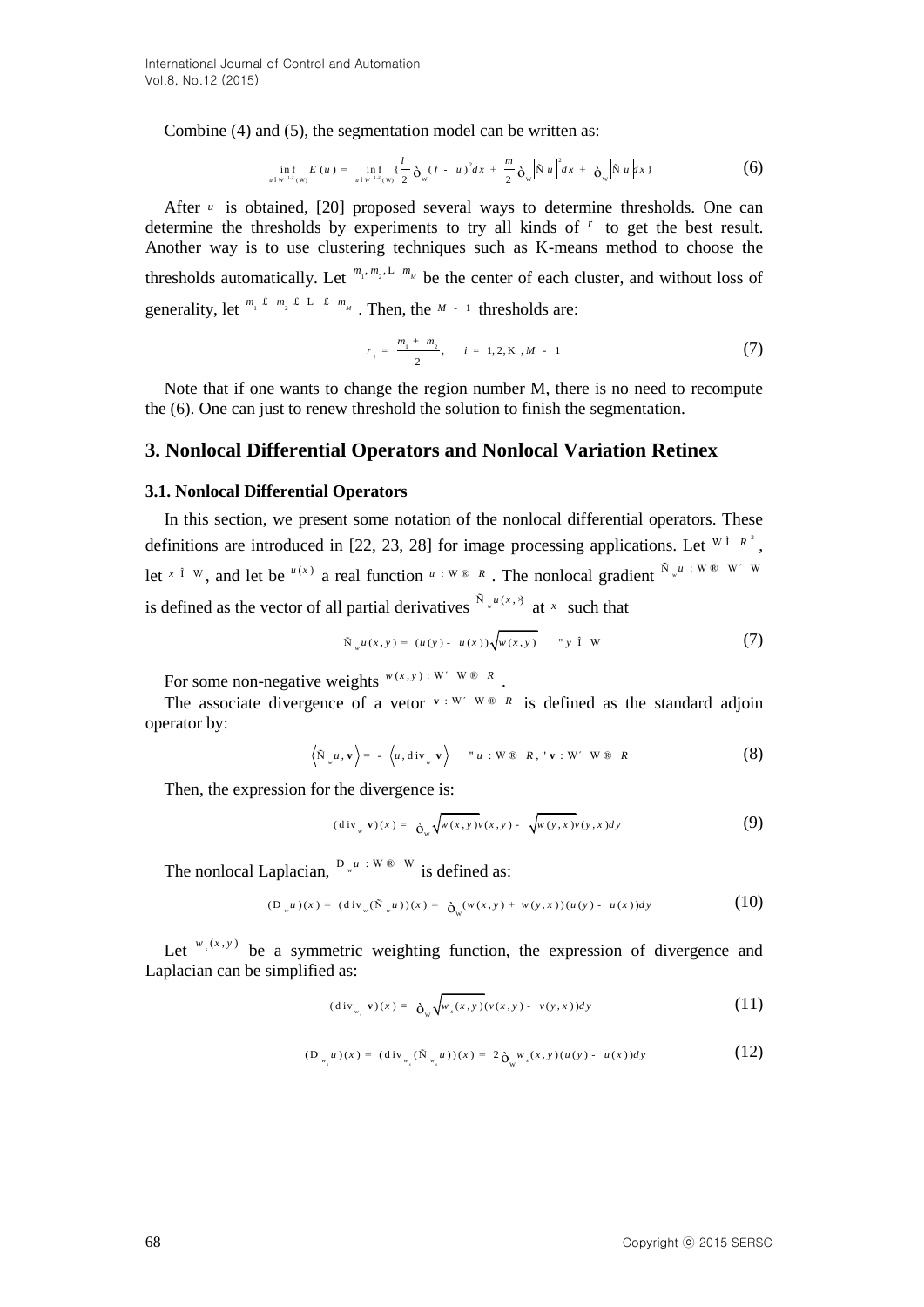## **3.2. Filtered Gradients**

Based on the nonlocal differential operators [28] introduce filtered gradients. Let  $f: R \otimes R$  be a real valued distortion function, the filtered nonlocal gradients  $^{\tilde{N}}$ <sub>*w*,  $^{\mu}$ </sub> : W ® W' W is defined by:

$$
(\tilde{N}_{w,f}u)(x,y) = \sqrt{w(x,y)f(u(y) - u(x))} \quad "y \text{ i } W \tag{13}
$$

The associate filtered nonlocal Laplacian can be obtained by applying the divergence to filtered gradients. It can be written as:

$$
\text{d} \text{gradients. It can be written as:}
$$
\n
$$
(\mathbf{D}_{w,j}u)(x) = (\text{div}_{w_j}(\tilde{\mathbf{N}}_{w,j}u))(x) = \mathbf{\hat{\Theta}}_w w(x,y) f(u(y) - u(x)) - w(y,x) f(u(x) - u(y)) \, dy \tag{14}
$$

Assume  $f_a$  is an anti-symmetric real-valued function, i.e.  $f_a(x) = -f_a(-x)$  and choose the symmetric weights  $^{w_s(x,y) = w_s(y,x)}$ . The filtered nonlocal Laplacian is simplified as:

$$
(\mathcal{D}_{w_x, f_u} u)(x) = 2 \, \mathbf{\hat{o}}_{w} w_x(x, y) f_a(u(y) - u(x)) dy \tag{15}
$$

#### **3.3. Nonlocal Variation Retinex**

In [25] the authors obtain a variation Retinex model about the illumination, they can be written as:

$$
\min_{b} \left\{ \dot{\mathbf{O}}_{w} \middle| \tilde{N} b \right\}^{2} + a (b - i)^{2} + b \left| \tilde{N} b - \tilde{N} i \right|^{2} dx \left\} \text{ s.t. } b^{3} i, \left\langle \tilde{N} b, \mathbf{n} \right\rangle = 0 \text{ on } \P W \tag{16}
$$

In [28] the problem is rewritten slightly about reflectance as follows:

$$
\min_{r} \left\{ \left\| \tilde{N} \ r - \tilde{N} \ i \right\|_{2}^{2} + a \left\| r \right\|_{2}^{2} + b \left\| \tilde{N} \ r \right\|_{2}^{2} \right\} \ s.t. \ r \ \text{£} \ 0, \ \left\langle \tilde{N} \ r, \mathbf{n} \right\rangle = 0 \ \ \text{on } \P \ W \tag{17}
$$

Then, the nonlocal operator and filtered gradients are incorporate into (17). A new nonlocal variation Retinex can be written as:

$$
\hat{r} = \arg \min_{r} \left\{ \left\| \tilde{N}_{w} r - \tilde{N}_{w} \right\|_{p}^{p} + a \left\| r \right\|_{2}^{2} + b \left\| r - i \right\|_{2}^{2} \right\}
$$
 (18)

Where  $p = 0, 1, 2$  represent L0, L1, L2 norm.

In this paper, we use L2 norm to extract reflectance from a given image.

## **4. Our Proposed Model**

In fact, the two-stage method proposed in [20] is a flexible method for multiphase segmentation. However, the method based on MS model is just for piecewise smooth images. It is fails to segment the images with intensity inhomogeneity or textured images. In [22], Buades, Coll and Morel proposed an efficient denoising model named nonlocal means (NL-means). The model incorporates the nonlocal differential operators into denoise a pixel by averaging the other pixels with similar patch structure. It is more suitable for those images with texture or periodic structure. We can see that the nonlocal differential operators extend the applications of the standard model and produce excellent results. In this section, we incorporate the nonlocal differential operators into the twostage model in [20] to propose our nonlocal segmentation model.

### **4.1. Nonlocal Segmentation Model**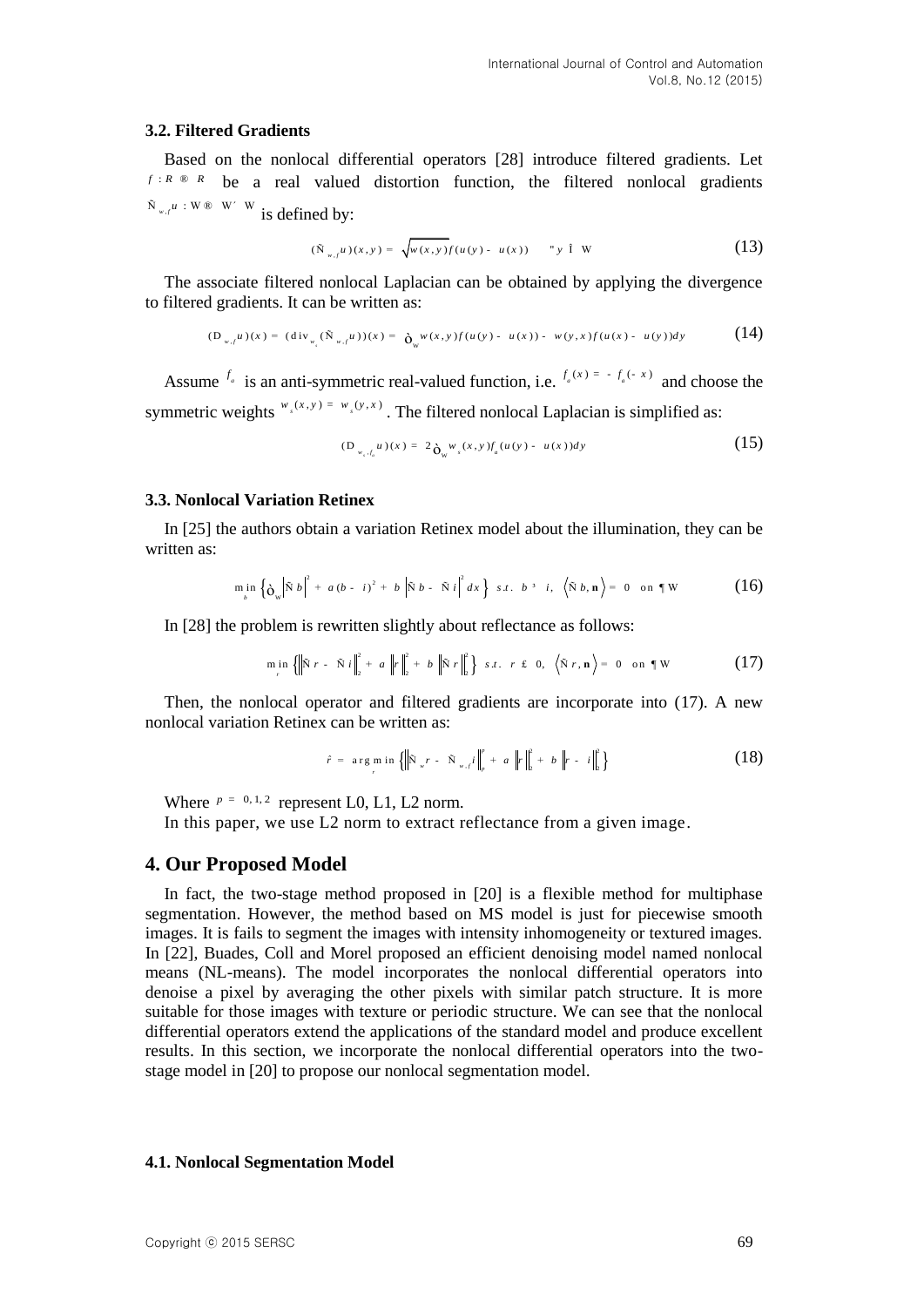International Journal of Control and Automation Vol.8, No.12 (2015)

Based on the nonlocal differential operators introduced in Section 3.1, we proposed our model as follows:

$$
\inf_{u} E^{NL}(u) = \inf_{u} \frac{1}{4} \frac{l}{2} \delta_w (u - r)^2 dx + \frac{m}{2} \delta_w \left| \tilde{N}_{w,u} u \right|^{2} dx + \delta_w \left| \tilde{N}_{w,u} u \right|^{2} dx + \frac{m}{2} \left( 19 \right)
$$

Where *r* is reflectance extract from a given image as input,  $u(x)$  is defined on  $u : W \otimes R$ ,  $\sum_{i=1}^{\infty} u_i : W \otimes W$  is a nonlocal gradient,  $w_i$  is a symmetric weighting function which satisfies  $^{w_s(x,y) = w_s(y,x)}$  and is denfined as [22]:

$$
w_{s}(x, y) = \exp \left\{\frac{1}{2} - \frac{G_{a} * \frac{a}{8}}{\frac{a}{2}} \right\} r(x + \lambda) - r(y + \lambda) \left\| \frac{3}{\frac{a}{8}}(0) \frac{a}{\frac{a}{8}} \frac{a}{\frac{a}{8}} \right\} (20)
$$

Where  $G_a$  is the Gaussian kernel with standard deviation  $a$ ,  $h$  is a scale parameter. In order to solve the problem, we first write the discrete form of (19) as:

$$
\min_{u} E^{NL}(u) = \min_{u} \left\| \frac{l}{2} \left\| u - r \right\|_{2}^{2} + \frac{m}{2} \left\| \tilde{N}_{w,u} u \right\|_{2}^{2} + \left\| \tilde{N}_{w,u} u \right\|_{\tilde{p}}^{\frac{m}{2}} \right\|
$$
 (21)

The split-Bregman method [21] is a technique for solving general L1-regularized problems. We apply the method to solve (21). Set  $\frac{d}{dx} = \frac{\tilde{N}}{w} \int_{x}^{w}$ , the L1 and L2 terms can be "de-coupling". An equivalent problem is considered:

$$
\min_{u} E^{NL}(u) = \min_{u} \left\{ \frac{i}{2} \left\| u - r \right\|_{2}^{2} + \frac{m}{2} \left\| \tilde{N}_{w,u} u \right\|_{2}^{2} + \left\| \mathbf{d} \right\|_{\tilde{Y}}^{\frac{6}{3}}, \text{ s.t. } \mathbf{d} = \tilde{N}_{w,u} u \tag{22}
$$

This constrained problem can be converted to an unconstrained problem by introducing a quadratic penalty function:

$$
\min_{u,d} \frac{\frac{3}{4}}{\frac{1}{4}} \frac{l}{2} \|u - r\|_2^2 + \frac{m}{2} \left\| \tilde{N}_{w,u} \right\|_2^2 + \left\| \mathbf{d} \right\|_1 + \frac{s}{2} \left\| \mathbf{d} - \tilde{N}_{w,u} \right\|_2^2 \frac{\tilde{P}}{\tilde{P}} \tag{23}
$$

In order to strictly enforce the constraints, we apply the split-Bregman iteration technique. Then, the problem can be reduced to a sequence of unconstrained optimization problems and Bregman updates:

(d) Bregularian updates:  
\n
$$
(u^{k+1}, \mathbf{d}^{k+1}) = \arg\min_{u, \mathbf{d}} \frac{\frac{3}{l}l}{2} ||u - r||_2^2 + \frac{m}{2} ||\tilde{\mathbf{N}}_{w, u}||_2^2 + ||\mathbf{d}||_1 + \frac{s}{2} ||\mathbf{d} - \tilde{\mathbf{N}}_{w, u} - \mathbf{b}^k||_2^2
$$
\n(24)

$$
\mathbf{b}^{k+1} = \mathbf{b}^k + (\tilde{N}_{w_k} u^{k+1} - \mathbf{d}^{k+1})
$$
 (25)

#### **4.2. Numerical Implementation**

The problem  $(24)$  can be solved by minimizing with repsect to  $\mu$  and  $\mathbf{d}$  alternatively. Hence (24) is equivalent to minimization two subproblems:

$$
u = \arg\min_{u} \frac{\frac{2}{3}l}{\frac{1}{3}l} \|u - r\|_{2}^{2} + \frac{m}{2} \|\tilde{N}_{w,u}\|_{2}^{2} + \frac{s}{2} \|d - \tilde{N}_{w,u} - b\|_{2}^{\frac{s}{2}} \bigg\}^{2}
$$
 (26)

$$
\mathbf{d} = \arg \min_{\mathbf{d}} \inf_{\mathbf{d}} \frac{\frac{1}{2} \|\mathbf{d}\|_{1} + \frac{s}{2} \|\mathbf{d} - \tilde{N}_{w} u - \mathbf{b}\|_{2}^{\frac{10}{2}}}{2}
$$
 (27)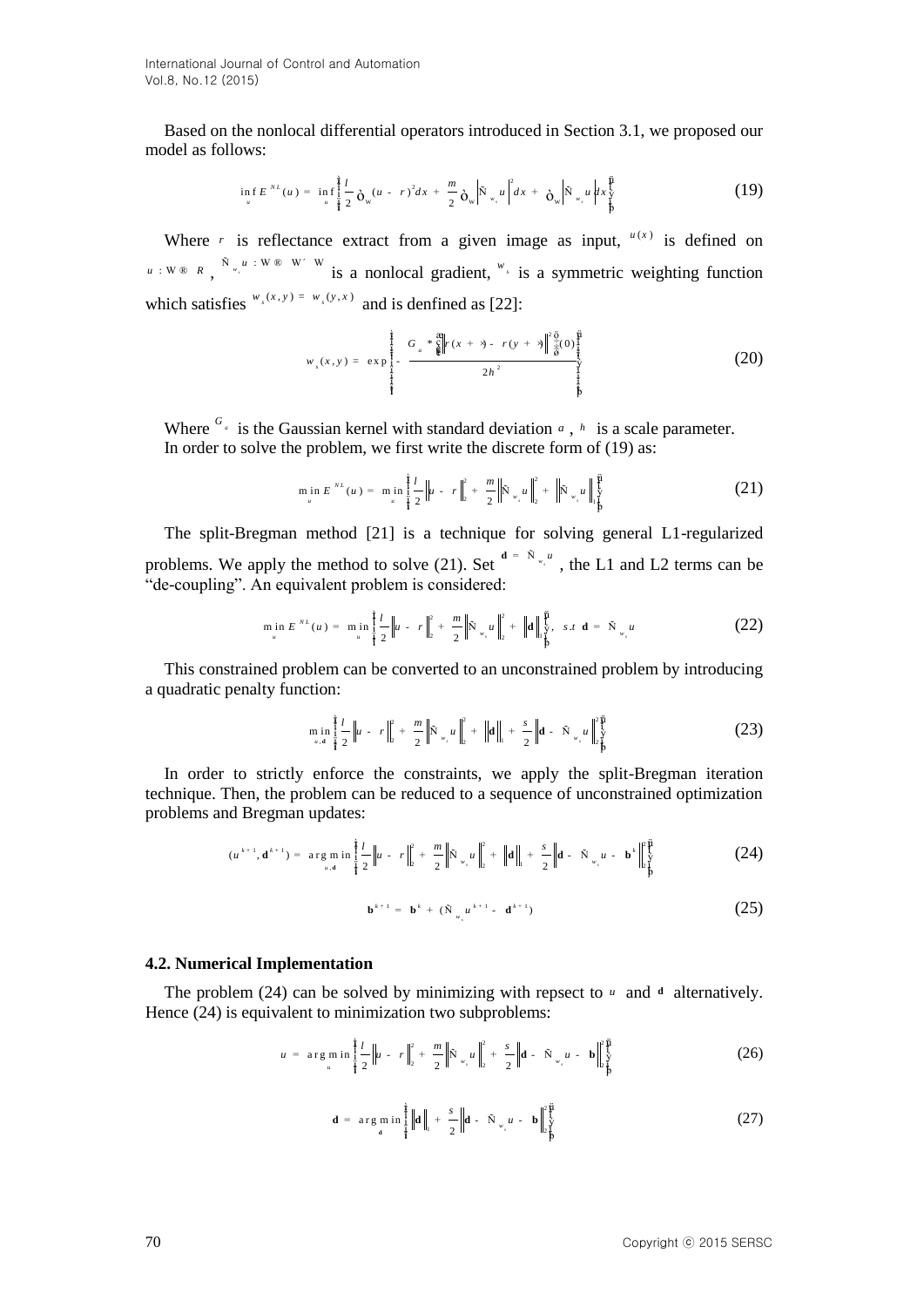For (26), the optimality condition which satisfies the Euler-Lagrange equation can be written as

$$
u^{k+1} = (l - (m + s)D_{w_{s}})^{-1}(mr - s \operatorname{div}_{w_{w}}(\mathbf{d}^{k} - \mathbf{b}^{k}))
$$
 (28)

For (27), we can use shrinkage formula [21] to get:

$$
\mathbf{d}^{k+1} = shrink((\tilde{N}_{w_i}u^{k+1} + \mathbf{b}^k), \frac{1}{s})
$$
 (29)

where  $s \, h \, r \, in \, k \, (v, t) = \frac{v}{|v|} \, m \, a \, x \, (\left| v \right|, t)$ 

for each vector *v* . In order to get the numerical solutions of (28), (29), we use discrete approximation and

let  $w = w$ , then, we have

$$
u_i^{k+1} = \frac{1}{1 + 2(m+s)\frac{a}{d}} \sum_{j=0}^{\infty} (m+s)\frac{a}{d}} w_{ij} u_j^k + mr_i - s\frac{a}{d} \sqrt{w_{ij}(d_{ij}^k - b_{ij}^k - d_{ji}^k + b_{ji}^k)\frac{\frac{a}{d}}{\frac{a}{d}}}
$$
(30)

$$
d_{ij}^{k+1} = \frac{\sqrt{w_{ij}(u_j^{k+1} - u_i^{k+1}) + b_{ij}^k}}{\sqrt{\frac{3}{4} - w_{ij}(u_j^{k+1} - u_i^{k+1})^2 + (b_{ij}^k)^2}} \max\left(\sqrt{\frac{3}{4} - w_{ij}(u_j^{k+1} - u_i^{k+1})^2 + (b_{ij}^k)^2} - \frac{1}{s}, 0\right)
$$
(31)

Finally, the discrete form of (25) can also be written as follows:

$$
b_{ij}^{k+1} = b_{ij}^k + \sqrt{w_{ij}(u_j^{k+1} - u_i^{k+1}) - d_{ij}^{k+1}}
$$
 (32)

Based on the above description of our algorithm, the procedures for our proposed minimization problem (21) are summarized in Table 1.

## **Table1. Procedures of our Proposed Algorithm**

| Algorithm of solving (21) |                      |                                                                                              |  |  |  |  |  |
|---------------------------|----------------------|----------------------------------------------------------------------------------------------|--|--|--|--|--|
| 1.                        |                      | <b>Initialize:</b> $u^0 = r$ , $d_{ii}^0 = b_{ii}^0 = 0$ , " <i>i</i> , <i>j</i> $\hat{1}$ W |  |  |  |  |  |
| 2.                        |                      | <b>While</b> $\frac{\left\ u^{k+1} - u^k\right\ _F}{\left\ u^k\right\ } > e$ <b>do</b>       |  |  |  |  |  |
|                           | (1)<br>Seidel method | By the formula (30), compute $u^{k+1}$ by applying the Gauss-                                |  |  |  |  |  |
|                           | (2)                  | Compute $d_{ii}^{k+1}$ , " <i>i</i> , <i>j</i> î w by the shrinkage formula (31)             |  |  |  |  |  |
|                           | (3)                  | Update $b_i^{k+1}$ , " <i>i</i> , <i>j</i> î w by the formula (32)                           |  |  |  |  |  |
| <b>End while</b>          |                      |                                                                                              |  |  |  |  |  |
| 3.                        | Output $u$ .         |                                                                                              |  |  |  |  |  |

## **5. Experimental Results**

In this section, we compare our method with the other famous segmentation methods. Since we use nonlocal differential operators in our model, there will be influence on the speed. In order to accelerate the running time, for each pixel  $x$ , we only include  $10$  "best" neighbors in semilocal searching window which is  $11'$  11. The patch size is  $7'$  7. The other parameters are easy to choose, we set  $l = 1 : 10, m = 2, s = 2$ , the tolerance  $e = 10^{-3}$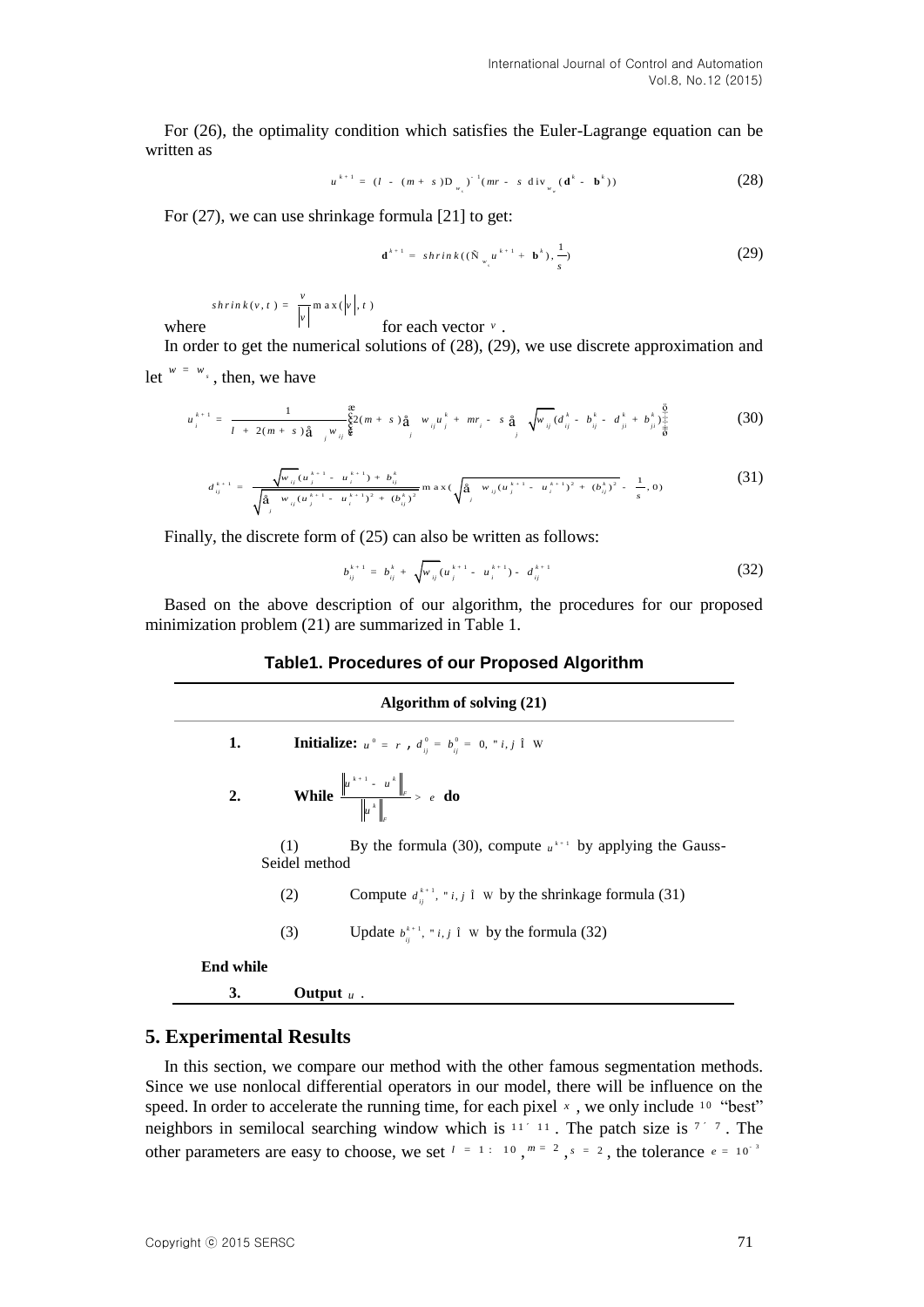in this paper. For most images we set  $l = 5$ . All the results were tested on Intel(R) Core(TM)2 2.4 GHz processor and 2 GB RAM.

In section 5.1, we will compare our method with the Two-Stage segmentation model [20]. In section 5.2, we will compare our method with the RSF model [17], the LGDF model [17], and the LIF model [19] for segmenting images with severe intensity inhomogeneity. Sections 5.1 and 5.2 focus on the two-phase segmentation. In section 5.3, we test our method on multiphase segmentation. Recently, a multiregional segmentation method by parametric kernel graph cuts (KGC) model [30] has been proposed, this model is flexible and efficient. We compare our method with KGC model in this section.

## **5.1. Comparisons with the Two-Stage Segmentation Model**



**Figure 2. Comparisons of our Model with the Two-Stage Segmentation Model in [20]. Row 1: Original Images. Row 2: The Smooth Solution from the Two-Stage Model. Row 3: The two-phase Segmentaton Results from the Two-Stage Model. Row 4: The Smooth Solution from our Model. Row 5: The Two-Phase Segmentation Results from our Model**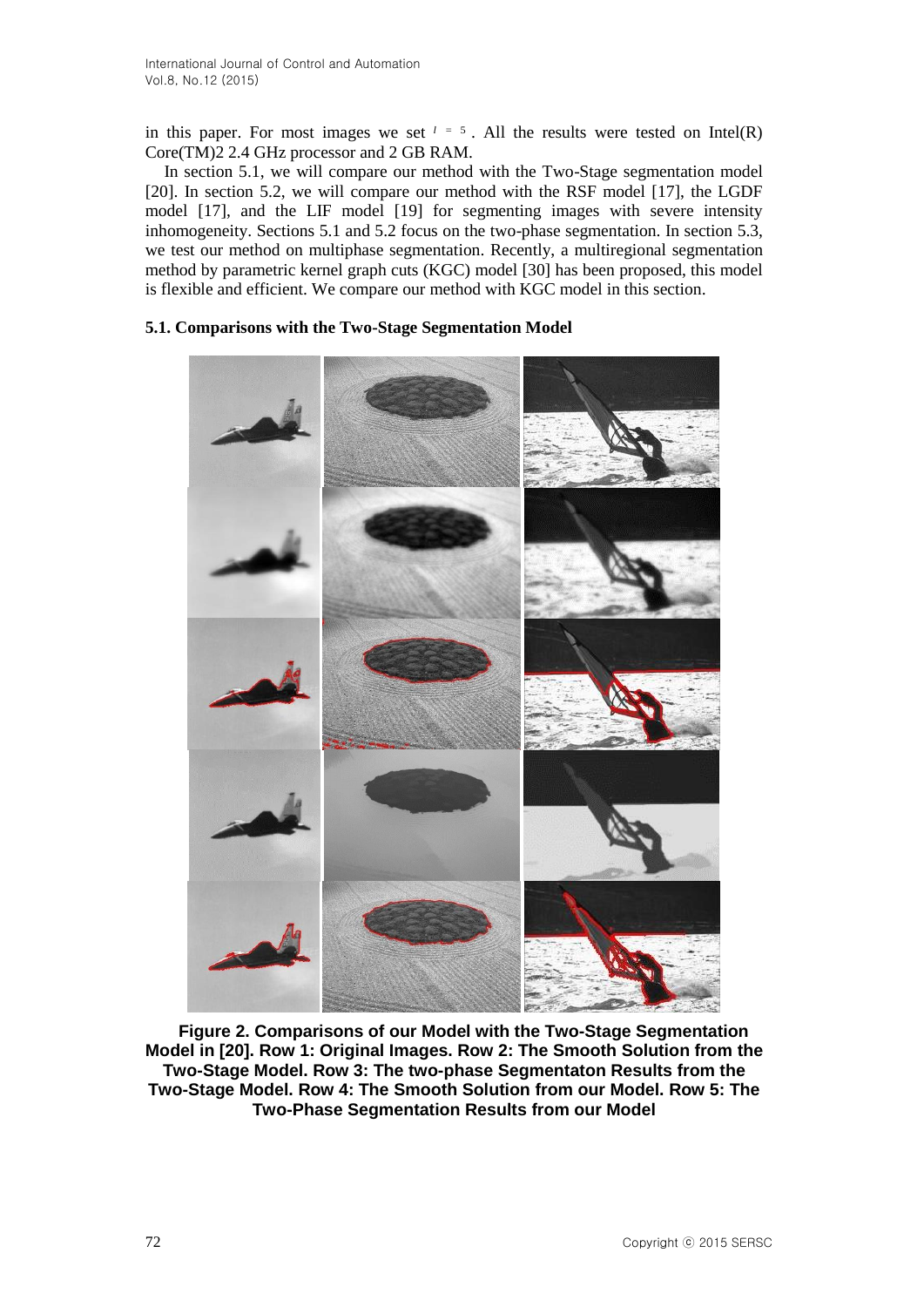In Figure 2 we compare our model with the Two-Stage segmentation model proposed in [20]. To be fair, we do not use the nonlocal variation Retinex model [28] to preprocessing the input image. The intensity of the plane in the first image is inhomogeneity, the second image has texture structures. In the third image, the windsurfer region and the sky region have similar gray. Thus, it is hard to separate these two regions. For the third image, we set  $l = 1$  and use 21' 21 search window. From Figure 2 we can see that our model performs better than the Two-Stage segmentation model.



#### **5.2. Comparisons with the RSF Model, the LGDF Model, and LIF Model**

**Figure 2. Comparisons of our Model with RSF Model [17], the LGDF Model [18], and the LIF Model [19]. From Top to Bottom are Segmentation Results by using the RSF Model, the LGDF Model, the LIF Model and our Model**

In this section, we compare our model with the other three competing local segmentation model for images with intensity inhomogeneity segmentation. From the results, we can see that the RSF model and the LGDF model use local region intensity information can yield better segmentation than the LIF model. However, when the images are suffer severe intensity inhomogeneity as the third image, all these models are failure.

In this experiment, we use nonlocal variation Retinex model [28] to extract the reflectance from these given images. Then, we use this reflectance as input images in our model to finish the segmentation. From the results, we can see that our method can produce better segmentation results when the image with severe intensity inhomogeneity.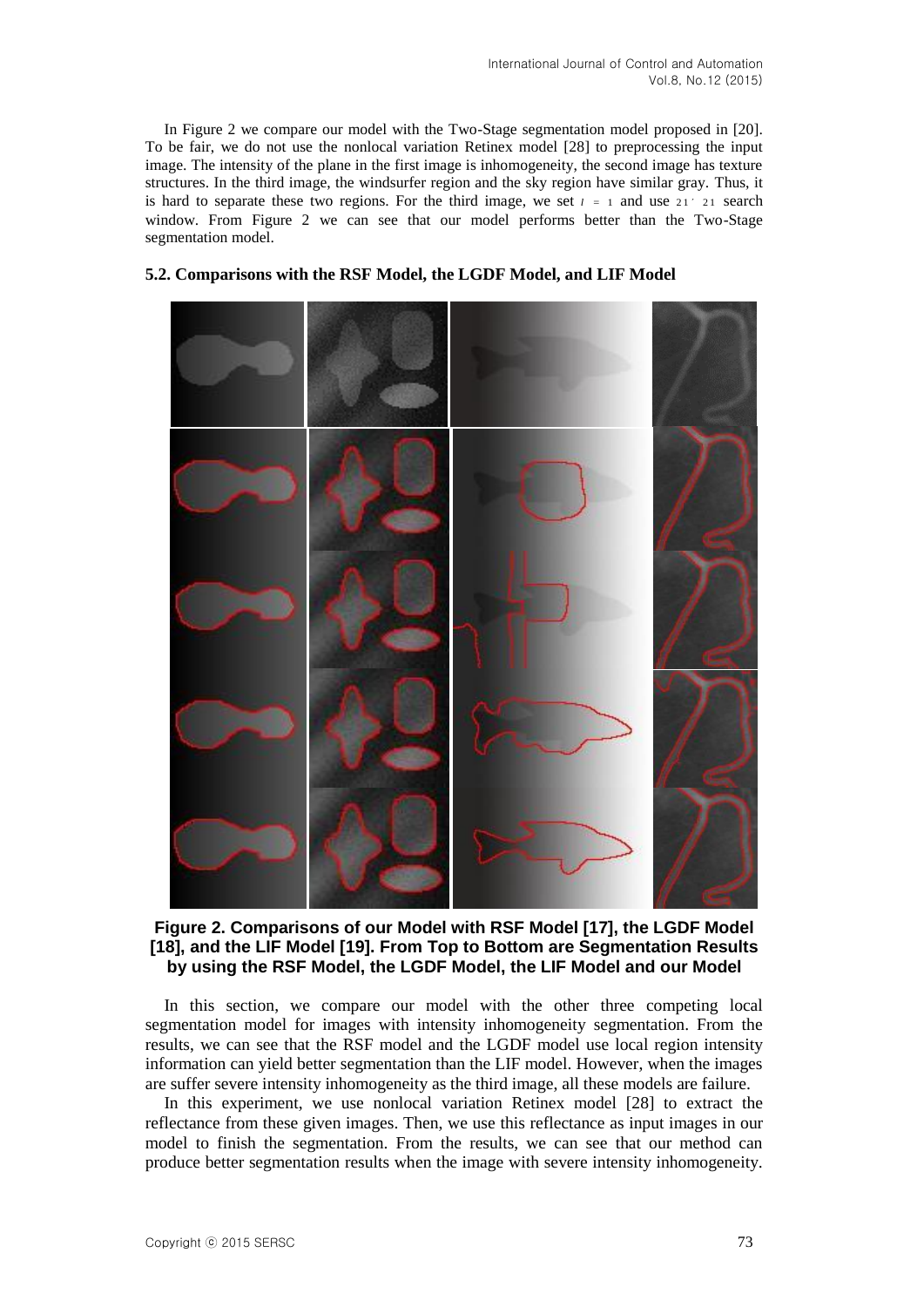In this experiment, we observed that the RSF model, the LGDF model and the LIF model are all sensitive to the initial contour and easy to stick into the local minimal. Since the convexity of our model, the proposed method can get the global solution. Due to the split-Bregman iteration technique, our model is more efficient than the other three methods. The comparisons of the CPU running time are shown in Table 2.

| Table 2. Comparisons of the CPU Running Time between our Model and the |
|------------------------------------------------------------------------|
| other Three Models                                                     |

|                     | Image 1        | Image 2         | <b>Image 3</b>    | <b>Image 4</b>  |
|---------------------|----------------|-----------------|-------------------|-----------------|
| The RSF model [17]  | 180<br>(3.15s) | 200<br>(3.20s)  | 600(10.96s)       | 220<br>(4.28s)  |
| The LGDF model [18] | 200<br>(2.64s) | 400<br>(4.92s)  | 1000(31.75s)      | 500<br>(8.05s)  |
| The LIF model [19]  | 440<br>(6.66s) | 1000<br>(3.69s) | 3500<br>(100.38s) | 600<br>(31.05s) |
| Our proposed model  | 0.73s          | 0.33s           | 1.34s             | 1.41s           |

## **5.3. Comparisons with the KGC Model for Multiphase Segmentation**



**Figure 3. Comparisons of our Model with the KGC Model [30]**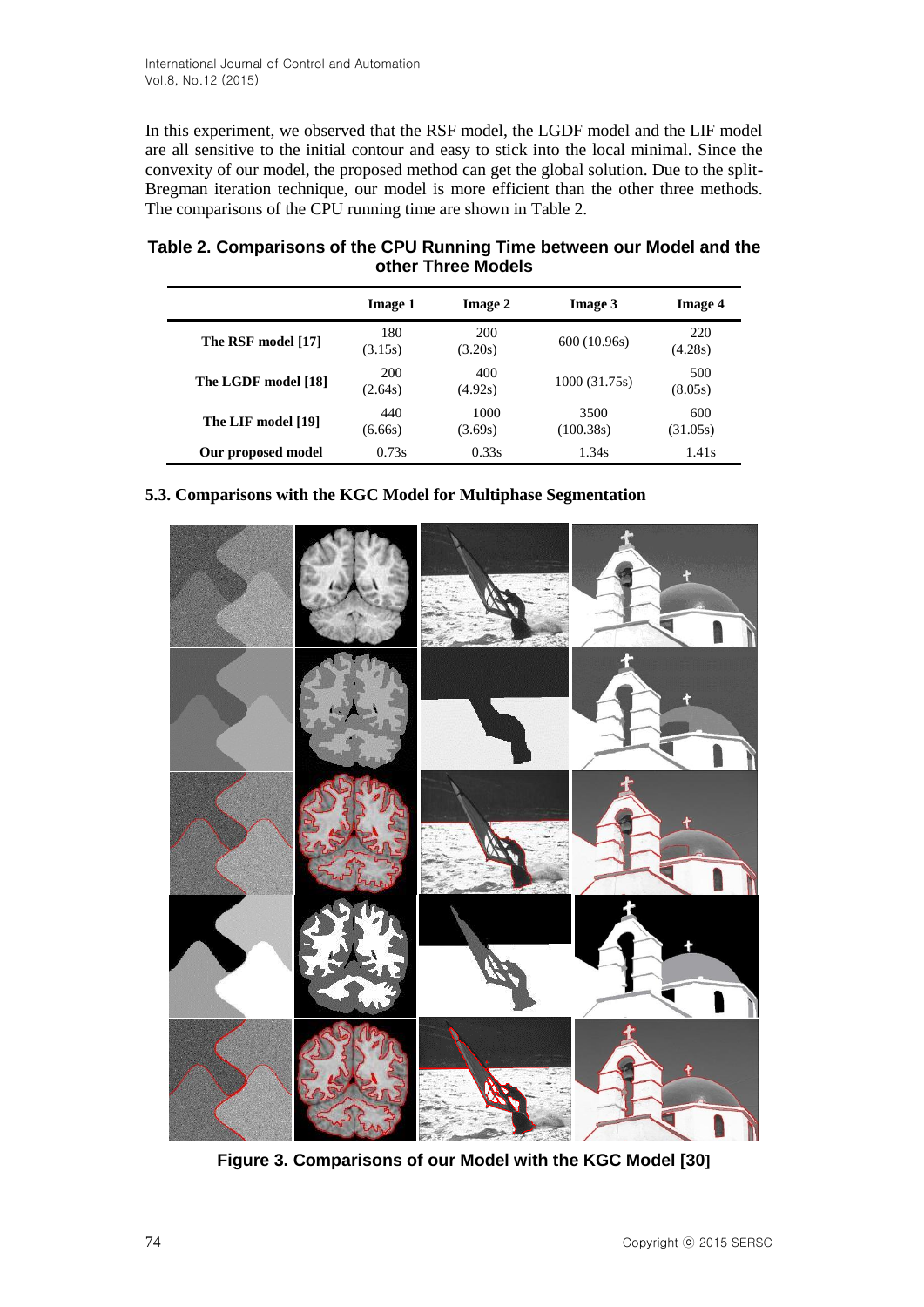The  $1<sup>st</sup>$  row is the given images. The  $2<sup>nd</sup>$  row is the segmentation results of the KGC model. The  $3<sup>rd</sup>$  row is the segmentation boundaries of the KGC model. The  $4<sup>th</sup>$  row is the segmentation results of our model. The  $5<sup>th</sup>$  row is the segmentation boundaries of our model.

In this section, we compare our model with the KGC model for multiphase segmentation. We do not use the nonlocal variation Retinex model [28] to preprocessing the input image. The first image is a cartoon image which is contaminated by 30% Gaussian noise. The second image is a MRI image. The third image and fourth image are from Berkeley segmentation database. From the experiment, we can see that our model is easy to extend multiphase segmentation. Our model achieve the similar segmentation results on the first two images and get better segmentation results on the last two images.

## **6. Conclusions**

In this paper, we have proposed a hierarchical nonlocal image segmentation method. In the first stage of our method, we use our nonlocal segmentation model to get the smooth solution. Then, in the second stage, we segment the images by using K-means method. For images with severe intensity inhomogeneity, we use nonlocal variation Retinex algorithm [28] to preprocessing the input images. Our method is easy to solve the twophase and multiphase segmentations. Due to the convexity of the model, the split-Bregman iteration technique is used to solve the global minimizes. Extensive experiments are performed to validate the proposed method in two-phase segmentation, multiphase segmentation and images with intensity inhomogeneity segmentation. The results show that our method is very effective and robust for many kinds of images.

### **References**

- [1] M. Kass, A. Witkin and D. Terzopoulos, "Inter. J. of Comp. Visi", vol. 1, no. 4, **(1987), pp.** 321-331.
- [2] V. Caselles, R. Kimmel, G. Sapiro, Inter. J. of Comp. Visi, vol. 22, no. 3, **(1997),** pp. 61-79.
- [3] C. Li, C. Xu, C. Guia and M.D. Fox, "Level set evolution without reinitializations: a new variational formulation", Proceedings of IEEE Conference on Computer Vision and Pattern Recognition, **(2005)**.
- [4] C. Li, C. Xu, C. Gui and M.D. Fox, "IEEE Trans. Imag. Processing", vol. 19, no. 12, **(2010),** pp. 3243- 3254**.**
- [5] Y. Boykov and M. Jolly, "Interactive graph cuts for optimal boundary and region segmentation of objects in N-D Images", International Conference on Computer Vision, vol. 1, **(2001),** pp. 105-112.
- [6] P. Felzenszwalb and D. Huttenlocher, "Inter. J. of Comp. Visi", vol. 59, no. 2, **(2004),** pp. 167-181.
- [7] C. Rother, V. Kolmogorov, A. Blake, ACM Trans. Graph, vol. 23, no. 3, **(2004),** pp. 309-314.
- [8] B. Peng, L. Zhang, D. Zhang, J. Yang, "Patt. Recog", vol. 44, **(2011),** pp. 2527-2538.
- [9] T. Chan, S. Esedoglu and M. Nikolova, "SIAM. J. Appl. Math", vol. 66, no. 5, **(2006),** pp. 1632-1648.
- [10] Y. Gu and L. Wang, "IEEE Trans. Image. Proce", vol. 21, no. 5, **(2012)**, pp. 2399-2411.
- [11] C. Nieuwenhuis and D. Cremers,."IEEE Trans Patt. Analy. and Mach. Intel", vol. 35, no. 5, **(2013),** pp. 1234-1247.
- [12] C. Li, R. Huang, Z. Ding, C. Gatenby, D. Metaxas and J.C. Gore, "IEEE Trans. Imag. Proce", vol. 20, no. 7, **(2011)**, pp. 2007-2016.
- [13] D. Mumford and J. Shah, "Comm. on Pure. and Appl. Math", vol. 42, **(1989),** pp. 577-685.
- [14] T. Chan and L. Vese, "IEEE Trans. Imag. Proce.", vol. 10, no. 2, **(2001),** pp. 266-277.
- [15] L. Vese and T. Chan, "Inter. J. of Comp. Visi", vol. 50, no. 3, **(2002),** pp. 271-293.
- [16] C. Li, C. Kao, J. C. Gore and Z. Ding, "Implicit active contours driven by local binary fitting energy", IEEE conference on Computer Vision and Pattern Recognition, **(2007)**.
- [17] C. Li, C. Kao, J. C. Gore and Z. Ding, "Minimization of region-scalable fitting energy for image segmentation", IEEE Trans. Imag. Proce, vol. 17, no. 10, **(2008)**, pp. 1940-1949.
- [18] L. Wang, L. He, A. Mishra and C. Li, "Active contour driven by Gaussian distribution fitting energy", Sign. Proce., vol. 89, **(2009)**, pp. 2435-2447.
- [19] K. Zhang, H. Song and L. Zhang, "Active contours driven by local image fitting energy", Patt. Recog., vol. 43, no. 4, **(2010),** pp. 1199-1206.
- [20] X. Cai, R. Chan and T. Zeng, "SIAM J. of Imag. Sci.", vol. 6, **(2013)**, pp**.** 368-390.
- [21] T. Goldstein and S. Osher, "SIAM J. of Imag. Sci.", vol. 2, **(2009)**, pp. 323-343.
- [22] A. Buades, B. Coll and J. M. Morel, "SIAM Multi. Model. and Simu", vol. 4, no. 2, (**2005**), pp. 490- 530.
- [23] G. Gilboa and S. Osher, "Multi. Model. and Simu.", vol. 7**, (2008)**, pp. 1005-1028.